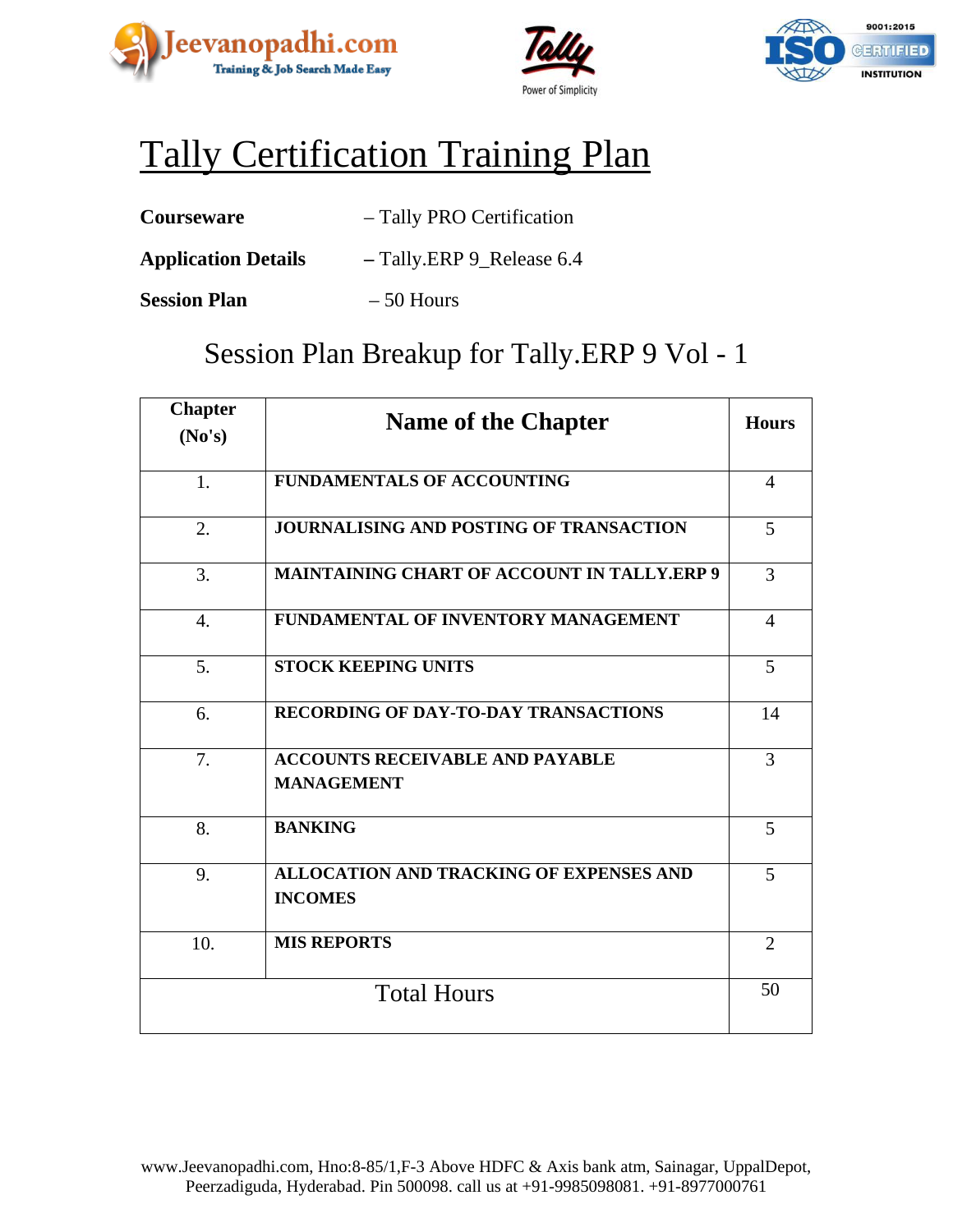





## Tally Certification Training Plan

| <b>Courseware</b>          | - Tally PRO Certification |
|----------------------------|---------------------------|
| <b>Application Details</b> | - Tally.ERP 9_Release 6.4 |

**Session Plan**  $-40$  Hours

### Session Plan Breakup for Tally.ERP 9 Vol - 2

| <b>Chapter</b><br>No's) | <b>Name of the Chapter</b>                               | <b>Hours</b>   |
|-------------------------|----------------------------------------------------------|----------------|
| 1.                      | <b>Storage and Classification of Inventory</b>           | 5              |
| 2.                      | <b>Management of Purchase and Sales Cycle</b>            | $\overline{4}$ |
| 3.                      | <b>Price Levels and Price Lists</b>                      | $\overline{4}$ |
| $\overline{4}$ .        | <b>Manufacturing Process</b>                             | 6              |
| 5.                      | <b>Getting Started with GST</b>                          | 9              |
| 6.                      | <b>Tax Deducted at Source</b>                            | 5              |
| 7.                      | <b>Securing Financial Information</b>                    | 3              |
| 8.                      | Data Management and Financial Year End<br><b>Process</b> | $\overline{4}$ |
|                         | <b>Total Hours</b>                                       | 40             |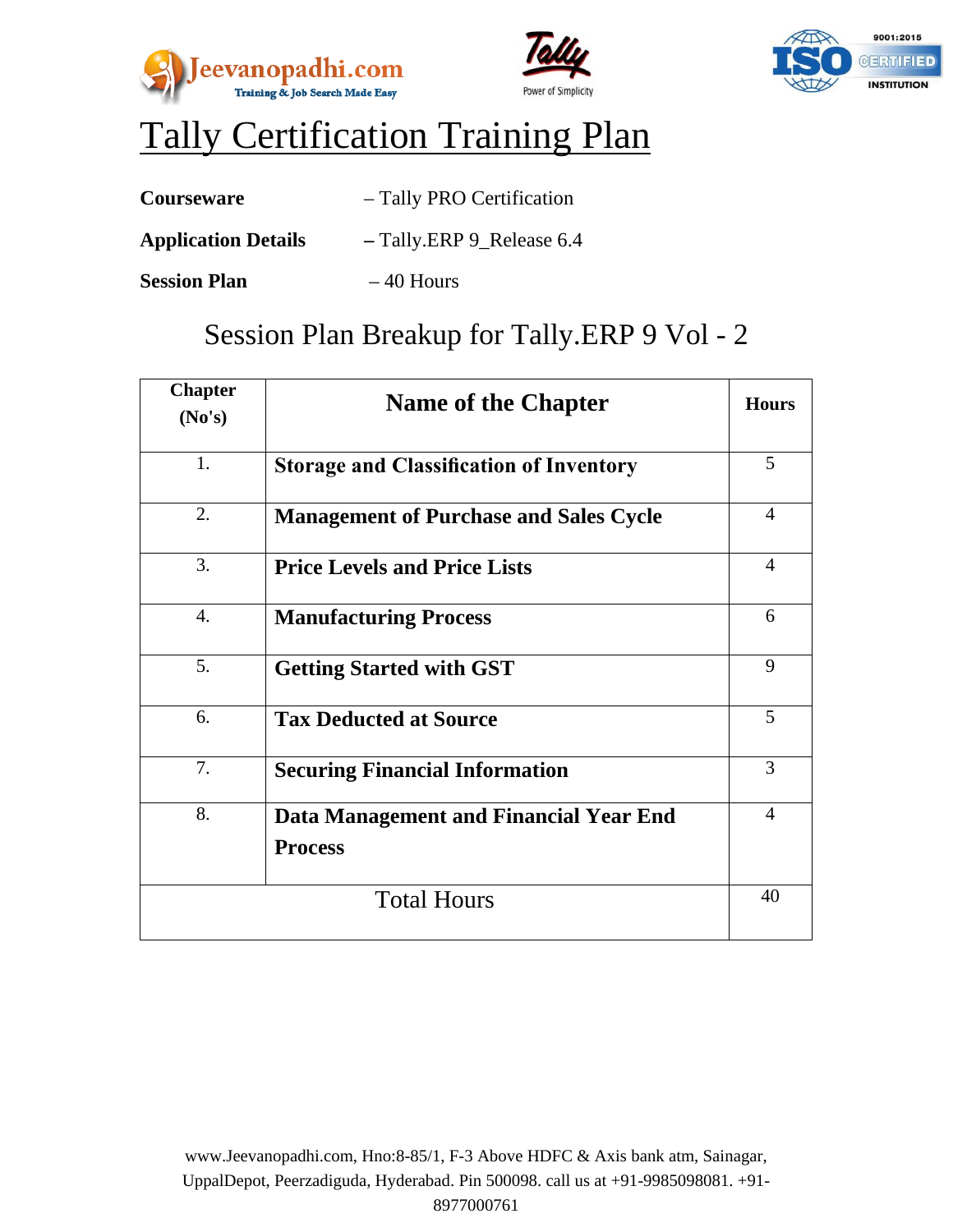





## Vol - 1 Contents

| <b>CHAPTER 7: ACCOUNTS RECEIVABLE AND PAYABLE MANAGEMENT </b> 2     |
|---------------------------------------------------------------------|
|                                                                     |
| <b>CHAPTER 9: ALLOCATION AND TRACKING OF EXPENSES AND INCOMES 3</b> |
|                                                                     |

### Vol - 2 Contents

| CHAPTER 8: DATA MANAGEMENT AND FINANCIAL YEAR END PROCESS 3 |  |
|-------------------------------------------------------------|--|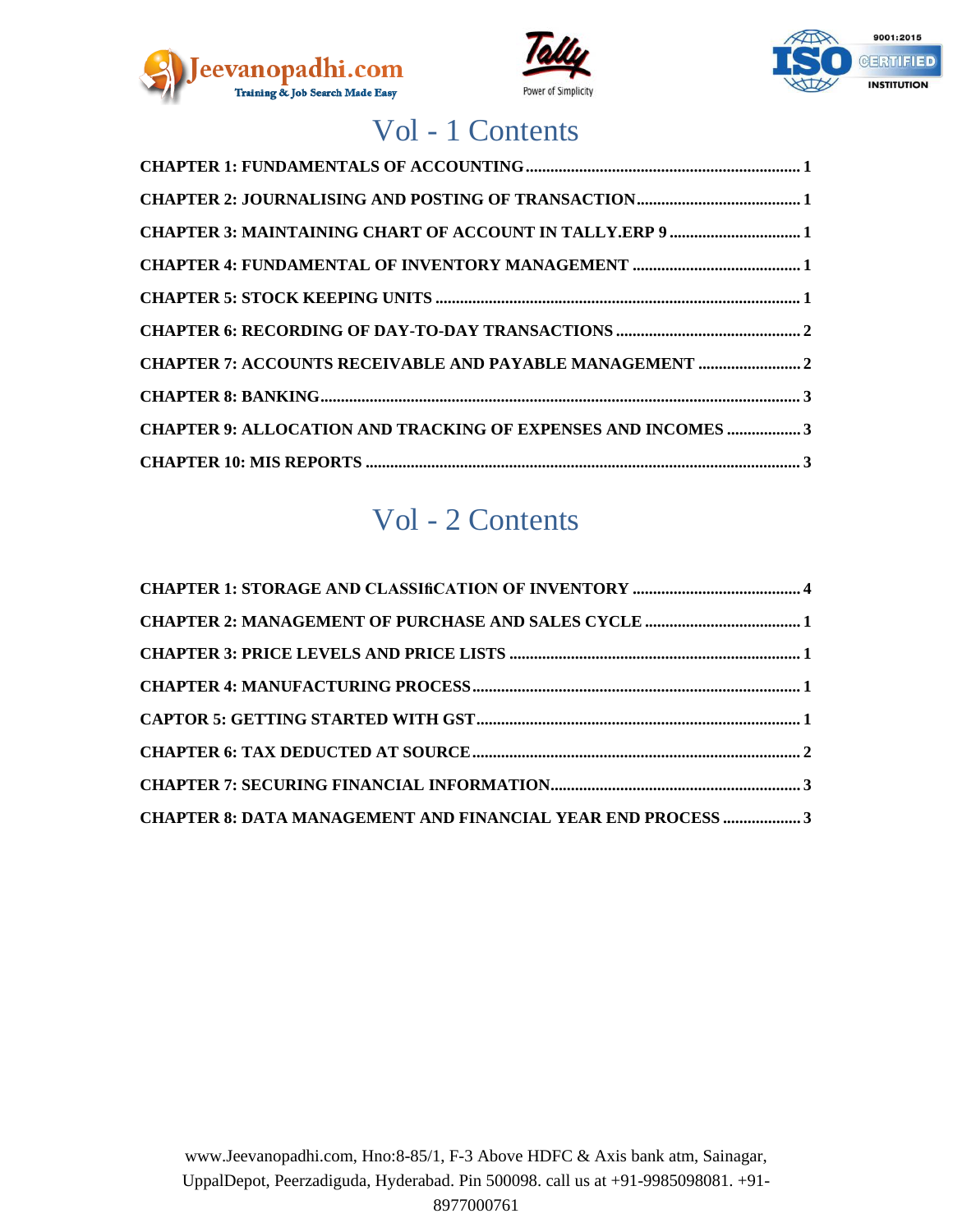





# VOL – 1 CONTENTS

#### <span id="page-3-0"></span>Chapter 1: FUNDAMENTALS OF ACCOUNTING

- **1.1 INTRODUCTION**
- **1.2 ACCOUNTING TERMS**
- **1.3 ACCOUNTING ASSUMPTIONS, CONCEPTS AND PRINCIPLES**
	- **1.3.1 ASSUMPTIONS**
	- **1.3.2 CONCEPTS**
	- **1.3.3 PRINCIPLES**
- **1.4 DOUBLE ENTRY SYSTEM OF ACCOUNTING**
- **1.5 TYPES OF ACCOUNTING**
- **1.6 GOLDEN RULES OF ACCOUNTING**
- **1.7 SOURCE DOCUMENTS FOR ACCOUNTING**

**KEYWORDS**

**PRACTICE EXERCISE**

#### <span id="page-3-1"></span>Chapter 2: JOURNALISING AND POSTING OF **TRANSACTION**

- **2.1. INTRODUCTION**
- **2.2. RECORDING OF BUSINESS TRANSACTION**
	- **2.2.1. THE ACCOUNTING EQUATION**
	- **2.2.2. RECORDING OF TRANSACTION IN BOOK OF ORIGINAL ENTRY/JOURNAL**

**2.2.2.1. USE OF DEBIT AND CREDIT 2.2.2.2. RULES OF DEBIT AND CREDIT**

#### **2.2.2.3. RECORDING OF BUSINESS TRANSACTION IN JOURNAL**

#### **2.3. LEDGER**

- **2.3.1. NEED FOR LEDGER**
- **2.3.2. DIFFERENCE BETWEEN A JOURNAL AND A LEDGER**
- **2.3.3. CLASSIFICATION OF LEDGER ACCOUNTS**
- **2.3.4. POSTING FROM JOURNAL**
- **2.4. TRAIL BALANCE**
	- **2.4.1. METHODS OF PREPARATION**
- **2.5. SUBSIDIARY BOOKS & CONTROL ACCOUNT**
	- **2.5.1. CASH BOOK**
		- **2.5.1.1. SINGLE COLUMN CASH BOOK**
		- **2.5.1.2. DOUBLE COLUMN CASH BOOK**
		- **2.5.1.3. THREE COLUMN CASH BOOK**
	- **2.5.2. PETTY CASH BOOK**
	- **2.5.3. PURCHASE BOOK**
	- **2.5.4. PURCHASE RETURN BOOK**
	- **2.5.5. SALES BOOK**
	- **2.5.6. SALES RETURN BOOK**
	- **2.5.7. JOURNAL PROPER**
	- **2.5.8. CONTROL ACCOUNTS**
- **2.6. FINANCIAL STATEMENTS**
	- **2.6.1. TRADING AND PROFIT & LOSS ACCOUNT**
		- **2.6.1.1. TRADING ACCOUNT**
		- **2.6.1.2. PROFIT AND LOSS ACCOUNT**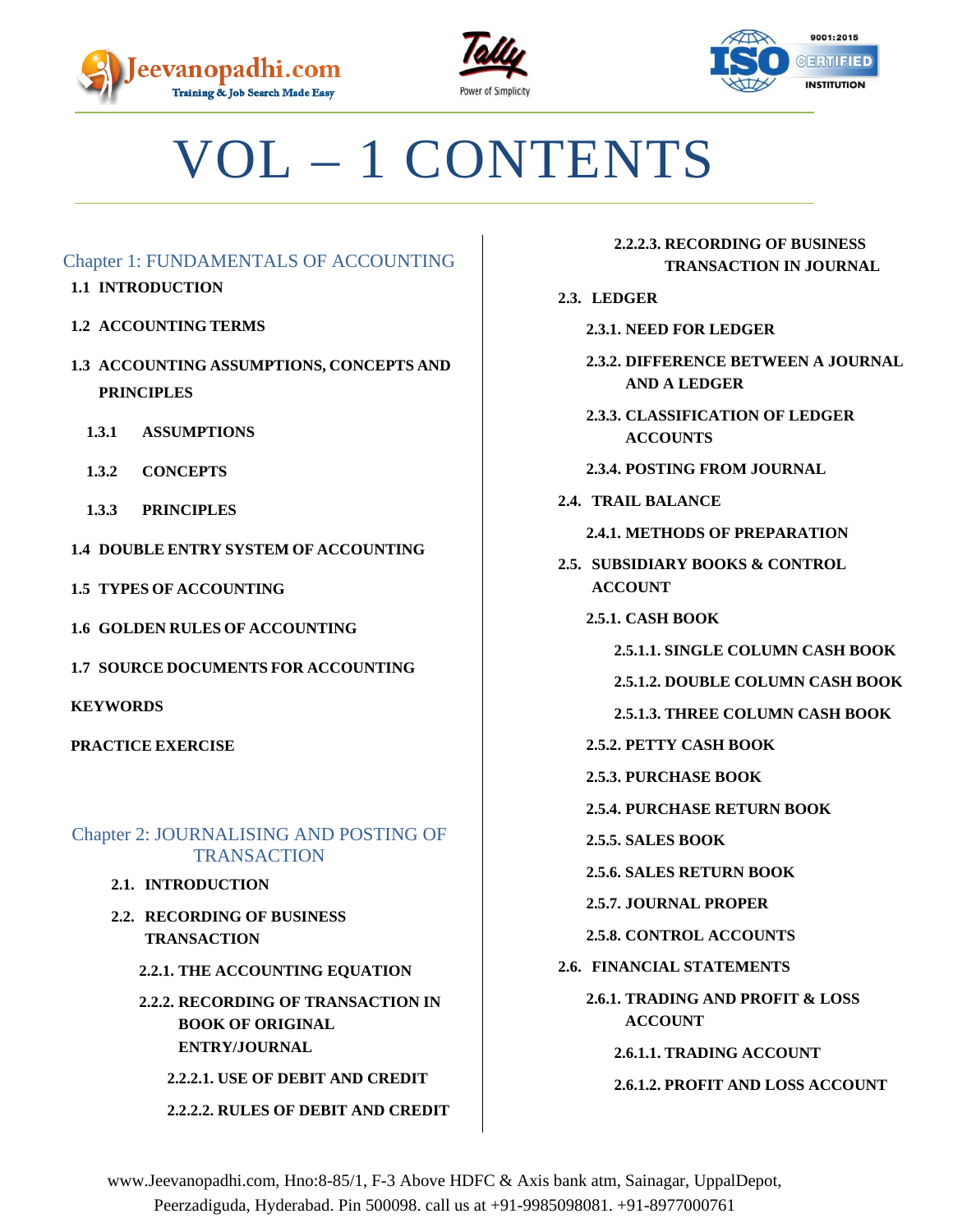





**2.6.2. BALANCE SHEET**

**2.6.2.1. TYPES OF ASSETS AND LIBILITIES INCLUDED IN BALANCE SHEET**

**KEY TAKEAWAYS**

**PRACTICE EXERCISES**

#### <span id="page-4-0"></span>Chapter 3: MAINTAINING CHART OF ACCOUNT IN TALLY.ERP 9

#### **3.1. INTRODUCTION**

- **3.1.1. GETTING STARTED WITH TALLY.ERP 9**
- **3.1.2. MOUSE AND KEYBOARD CONVENTIONS**
- **3.2. COMPANY CREATION**
	- **3.2.1. SHUT A COMPANY**
	- **3.2.2. SELECT A COMPANY**
	- **3.2.3. ALTER A COMPANY**
- **3.3. COMPANY FEATURES AND CONFIGURATIONS**
	- **3.3.1. COMPANY FEATURES: F11**
	- **3.3.2. CONFIGURATION: F12**
- **3.4. CHART OF ACCOUNTS**
	- **3.4.1. LEDGERS**
	- **3.4.2. GROUP**
- **3.5. LEDGER CREATION**
	- **3.5.1. SINGLE LEDGER CREATION**
	- **3.5.2. MULTI LEDGER CREATION**
	- **3.5.3. ALTERING AND DISPLAY OF LEDGERS**
		- **3.5.3.1. LEDGER ALTERATION**
		- **3.5.3.2. SINGLE LEDGER DISPLAY**

**3.5.3.3. MULTI LEDGER DISPLAY**

**3.5.4. DELETING LEDGERS**

**3.6. GROUP CREATIONS**

- **3.6.1. SINGLE GROUP CREATION**
- **3.6.2. MULTI GROUP CREAYION**
- **3.6.3. ALTERING AND DISPLAY OF GROUPS**
	- **3.6.3.1. GROUP ALTERATION**
	- **3.6.3.2. SINGLE GROUP DISPLAY**
	- **3.6.3.3. MULTI GROUP DISPLAY**
- **3.6.4. DELETING GROUPS**
- **KEY TAKEAWAYS**
- **PRACTICE EXERCISE**

#### <span id="page-4-1"></span>CHAPTER 4: FUNDAMENTAL OF INVENTORY MANAGEMENT

- **4.1. INTRODUCTION**
- **4.2. INVENTORY MANAGEMENT**
- **4.3. TERMS USED IN INVENTORY MANAGEMENT**
- **4.4. INVENTORY VALUATION**
	- **4.4.1. DIFFERENT TYPES OF INVENTORY VALUATION**
- **4.5. INVENTORY MANAGEMENT IN TALLY.ERP 9**

**PRACTICE EXERCISE**

#### <span id="page-4-2"></span>CHAPTER 5: STOCK KEEPING UNITS

- **5.1. INTRODUCTION**
- **5.2. INVENTORY MASTER IN TALLY.ERP 9**
- **5.3. CREATE INVENTORY MASTERS**
	- **5.3.1. CREATION OF STOCK GROUP**
	- **5.3.2. CREATION OF UNIT OF MEASURE**
	- **5.3.3. CREATION OF STOCK ITEM**

#### **5.3.4. CREATION OF GODOWN**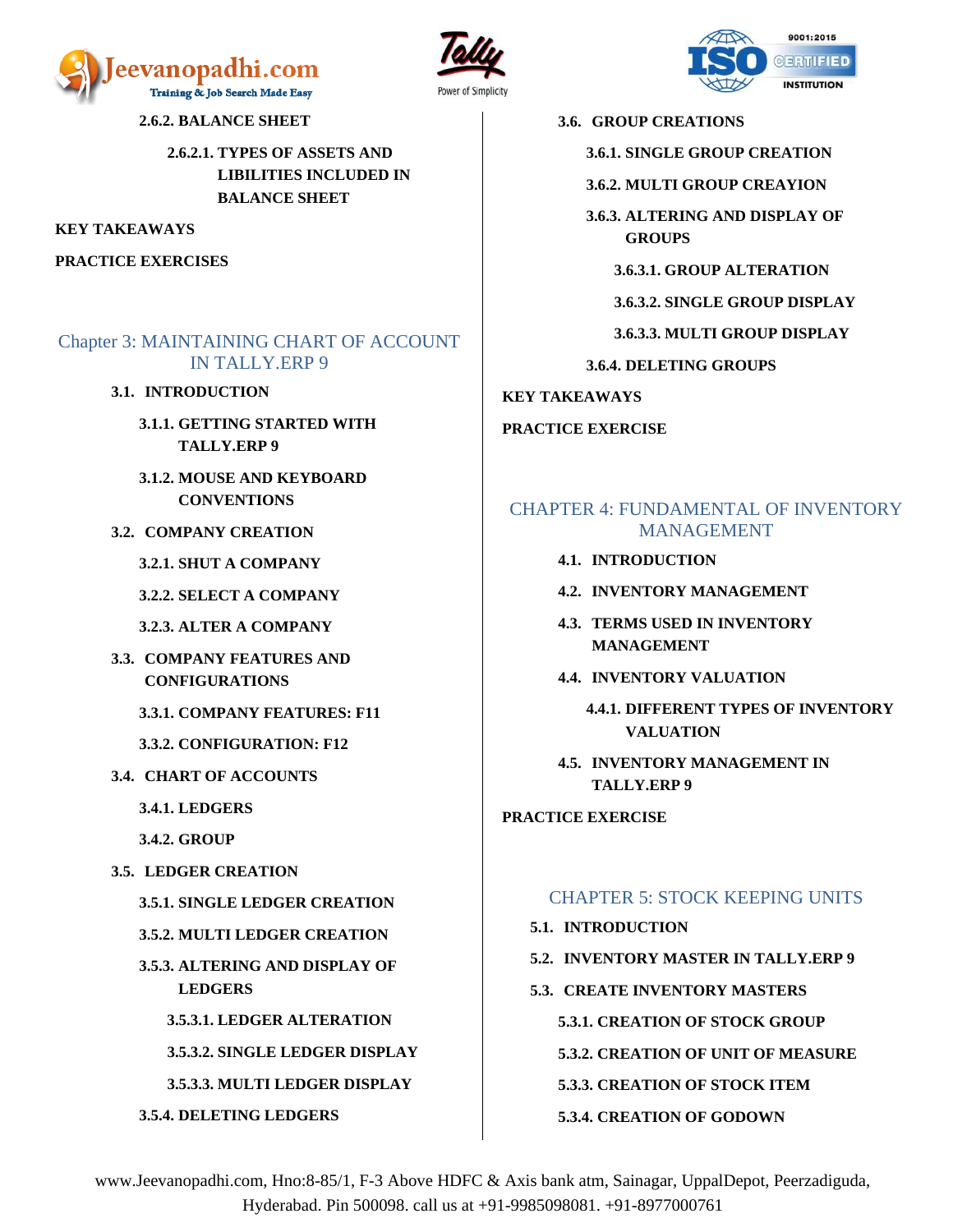





**6.8.3. REJECTION IN VOUCHER 6.8.4. REJECTION OUT VOUCHER 6.8.5. STOCK JOURNAL VOUCHER 6.8.6. PHYSICAL VERIFICATION OF STOCKS KEY TAKEAWAYS SHORTCUTS KEYS PRACTICE EXERCISE**

#### <span id="page-5-1"></span>CHAPTER 7: ACCOUNTS RECEIVABLE AND PAYABLE MANAGEMENT

- **7.1. INTRODUCTION**
- **7.2. ACCOUNTS PAYABLE AND RECEIVABLE**
- **7.3. MAINTAINING BILL-WISE DETAILS**
- **7.4. ACTIVATION OF MAINTAINING BILL-WISE DETAILS FEATURES**
- **7.5. NEW REFERENCE**
- **7.6. AGAINST REFERENCE**
- **7.7. ADVANCE REFERENCE**
- **7.8. ON ACCOUNT**
- **7.9. CREDIT LIMIT**

**7.9.1. ACTIVATE CREDIT LIMIT**

- **7.9.2. SETTING CREDIT LIMITS**
- **7.9.3. EXCEEDING CREDIT LIMITS**
- **7.9.4. EXCEPTION TO CREDIT LIMITS**

**7.10. PAYMENT PERFORMANCE OF DEBTORS**

**7.11. CHANGING THE FINANCIAL YEAR IN TALLY.ERP 9**

**KEY TAKEAWAYS**

**SHORTCUTS KEYS**

#### **PRACTICE EXERCISE**

www.Jeevanopadhi.com, Hno:8-85/1, F-3 Above HDFC & Axis bank atm, Sainagar, UppalDepot, Peerzadiguda, Hyderabad. Pin 500098. call us at +91-9985098081. +91-8977000761

**5.3.5. DEFINING OF STOCK OPENING BALANCE IN TALLY.ERP 9**

**KEY TAKEAWAYS**

**SHORTCUTS KEYS**

**PRACTICE EXERCISE**

#### <span id="page-5-0"></span>CHAPTER 6: RECORDING OF DAY-TO-DAY **TRANSACTIONS**

- **6.1. INTRODUCTION**
- **6.2. BUSINESS TRANSACTION**
	- **6.2.1. SOURCE DOCUMENT OR VOUCHER**
	- **6.2.2. RECORDING TRANSACTION IN TALLY.ERP 9**
- **6.3. ACCOUNTING VOUCHERS**
	- **6.3.1. RECEIPT VOUCHER**
	- **6.3.2. CONTRA VOUCHER**
	- **6.3.3. PAYMENT VOUCHER**
	- **6.3.4. PURCHASE VOUCHER**
	- **6.3.5. SALES VOUCHER**
	- **6.3.6. DEBIT NOTE VOUCHER**
	- **6.3.7. CREDIT NOTE VOUCHER**
	- **6.3.8. JOURNAL VOUCHER**
- **6.4. CREATION OF NEW VOUCHER TYPE**
- **6.5. AUTOMATION OF INVOICE (VOUCHERS CLASSES)**
- **6.6. NON-ACCOUNTING VOUCHERS**
	- **6.6.1. MEMORANDUM VOUCHER**
	- **6.6.2. OPTIONAL VOUCHER**
	- **6.6.3. REVERSUNG JOURNAL**
- **6.7. RECORDING PROVISIONAL ENTRIES**
- **6.8. RECORDING INVENTORY VOUCHER**

**6.8.1. RECEIPT NOTE VOUCHER**

**6.8.2. DELIVERY NOTE VOUCHER**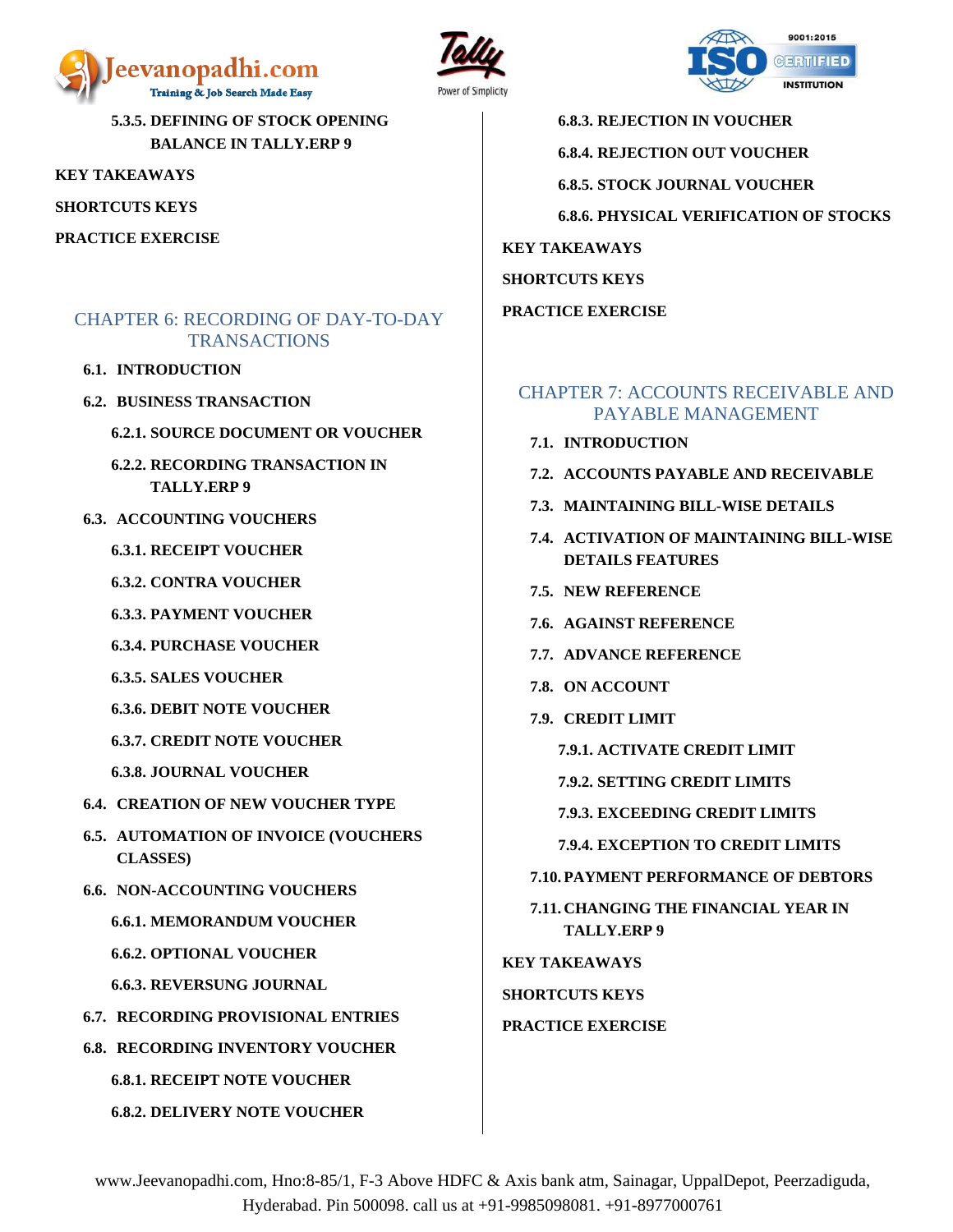





#### CHAPTER 8: BANKING

- <span id="page-6-0"></span>**8.1. INTRODUCTION**
- **8.2. BANKING PAYMENTS**
- **8.3. SETTING UP BANKING FEATURES**
- **8.4. CHEQUE MANAGEMENT**
	- **8.4.1. CHEQUE PRINTING**

**8.4.1.1. SINGLE CHEQUE PRINTING**

**8.4.1.2. MULTI CHEQUE PRINTING**

- **8.4.2. CHEQUE REGISTER**
	- **8.4.2.1. CANCELLED CHEQUE**

**8.4.2.2. BLANK CHEQUE**

**8.5. BANK RECONCILIATION**

**8.5.1. MANUAL BANK RECONCILIATION**

**8.5.2. AUTO BANK RECONCILIATION**

- **8.6. DEPOSIT SIP**
	- **8.6.1. CASH DEPOSIT SLIP**
	- **8.6.2. CHEQUE DEPOSIT SLIP**
- **8.7. PAYMENT ADVICE**
- **8.8. MANAGING OF POST-DATED CHEQUES**
- **8.9. NOTIONAL BANK**
- **8.10. POST-DATED REPORTS**
- **8.11. HANDLING E-PAYMENTS IN TALLY.ERP 9**
	- **8.11.1. E-PAYMENTS REPORTS**
	- **8.11.2. EXPORTING E-PAYMENT** 
		- **TRANSACTIONS FROM E-PAYMENTS REPORTS**
- **8.11.3. SENDING PAYMENTS INSTRUCTIONS TO BANK**

**8.12. UPDATING THE BANK DETAILS INSTANTLY IN TALLY.ERP 9**

**KEY TAKEAWAYS**

**SHORTCUT KEYS**

**PRACTICE EXERCISE**

#### <span id="page-6-1"></span>CHAPTER 9: ALLOCATION AND TRACKING OF EXPENSES AND INCOMES

- **9.1 INTRODUCTION**
- **9.2 COST CENTRE AND COST CATEGORIES**
	- **9.2.1 ACTIVATION OF COST CATEGORY AND COST CENTRE**
	- **9.2.2 ALLOCATION OF EXPENSES AND INCOME USING COST CENTRE**
	- **9.2.3 ALLOCATION OF EXPENSES AND INCOME USING COST CENTRE WITH COST CATEGORY**
		- **9.2.3.1 ALLOCATION OF EXPENSES TO MULTIPLE COST CENTRE AND COST CATEGORY**
- **9.3 AUTOMATION OF COST CENTRE AND COST CATEGORIES WHILE RECORDING TRANSCTION**
	- **9.3.1 COST CENTRE CLASSES**
- **9.4 COST CENTRE REPORTS**
	- **9.4.1 CATEGORY SUMMARY**
	- **9.4.2 COST CENTRE BREAK-UP**
	- **9.4.3 LEDGER BREAK-UP**
	- **9.4.4 GROUP BREAK-UP**

**KEY TAKEAWAYS**

**SHORTCUT KEYS**

<span id="page-6-2"></span>**PRACTICE EXERCISE**

#### CHAPTER 10: MIS REPORTS

**10.1 INTRODUCTION 10.2 ADVANTAGES OF MANAGEMENT INFORMATIOM SYSTEM 10.3 TYPES OF MIS REPORTS 10.4 MIS REPORTS IN TALLY.ERP 9 10.4.1 TRAIL BALANCE 10.4.2 BALANCE SHEET**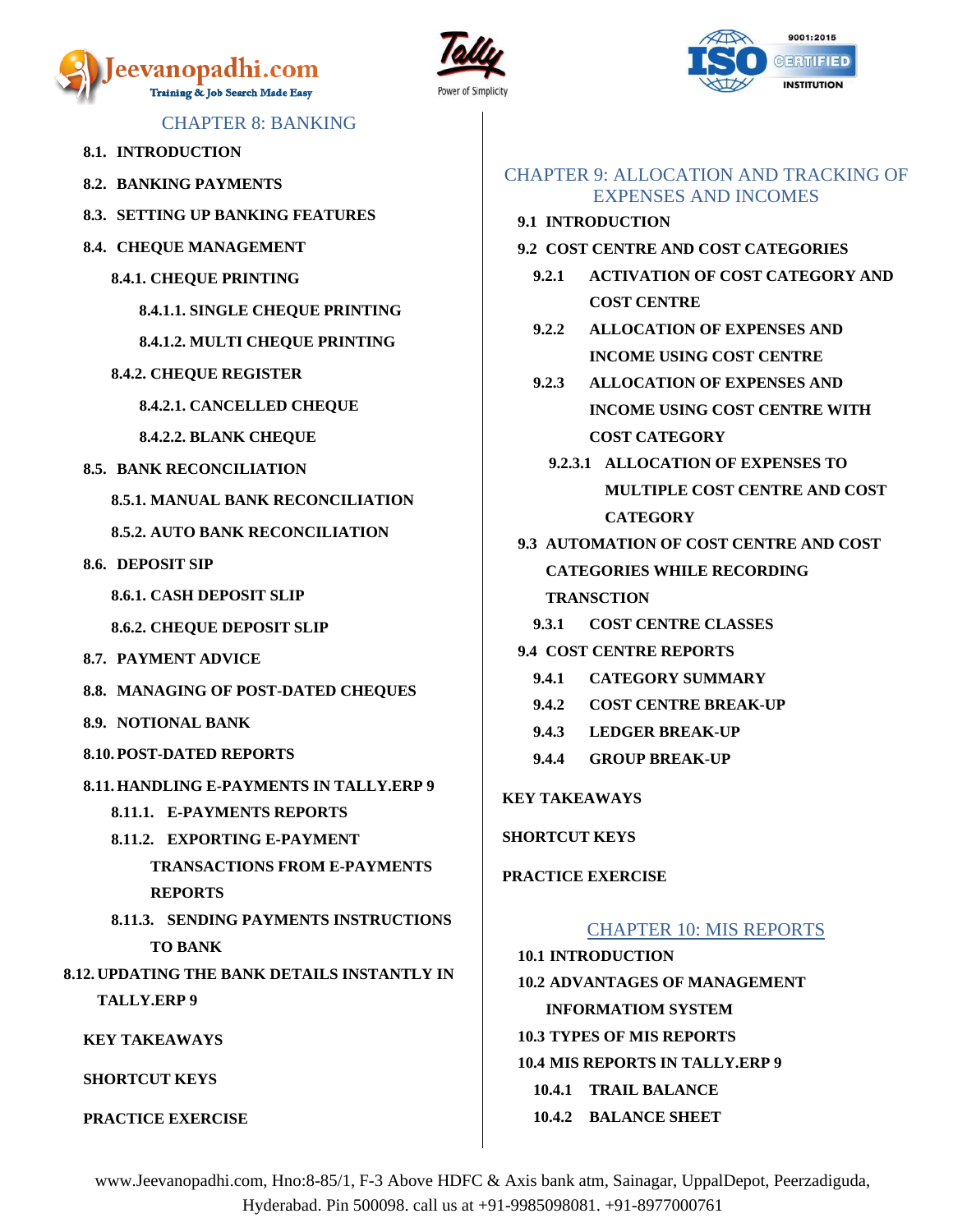





**10.4.3 PROFIT & LOSS ACCOUNT 10.4.4 CASH FLOW STATEMENTS 10.4.5 FUND FLOW STATEMENTS 10.4.6 RATIO ANALYSIS 10.4.7 BOOKS AND ACCOUNTING REPORTS 10.4.7.1 DAY BOOKS 10.4.7.2 RECEIPT AND PAYMENTS 10.4.7.3 PURCHASE REGISTER 10.4.7.4 SALES REGISTER 10.4.7.5 BILLS RECEIVABLE & BILLS PAYABLE 10.4.8 INVENTORY REPORTS 10.4.8.1 STOCK SUMMARY**

**10.4.8.2 STOCK TRANSFER 10.4.8.3 MOVEMENT ANALYSIS 10.4.8.4 AGEING ANALYSIS**

**KEY TAKEWAYS SHORTCUTS KEYS**

**PRACTISE EXERCISES**

**KEY ASWERS**

**ANNEXURE**

# OL – 2 CONTENTS

#### <span id="page-7-0"></span>Chapter 1: Storage and Classification of Inventory

**1.1 Introduction** 

**1.2 Godown Management**

 **1.2.1 Activating Godown** 

 **1.2.2 Creating a Godown** 

 **1.2.3 Allocation of Stock to Particular Godown while Defining Opening Balance**

 **1.2.4 Recording of Purchase, Sales and Stock Transfers with Godown Details** 

 **1.2.4. 1 Purchase of inventory**

 **1.2.4.2 Recording stock transfer entry using stock journal** 

 **1.2.4.3 Sale of inventory** 

 **1.2.5 Maintaining Damaged Goods**

 **1.2.6 Analyzing Godown Summary and Stock Movement Report** 

**1.3 Stock Category** 

 **1.3.1 Activation of Stock Categories** 

 **1.3.2 Creating Stock Categories.**

 **1.3.3 Recording of Transactions.**

**1.4 Movements of Goods in Batches/Lots - Batch wise details**

 **1.4.1 Activating Batch-wise Details in Tally.ERP 9.**

 **1.4.2 Using Batch-wise Details in Purchase invoice.**

 **1.4.3 Using Batch-wise Details in Sales invoice.**

 **1.4.4 Expired Batch/Stock Transfer.**

 **1 .4.5 Batch Reports.**

 **1.4.5.1 Batch Vouchers Report**

 **1.4.5.2 Batch Summary Report.**

 **1.4.5.3 Transfer Analysis report.**

**1 .5 Stock Valuation Methods** 

 **1.5.1 Configuration of Stock Valuation Method** 

 **1.5.2 Different Types of Costing Methods**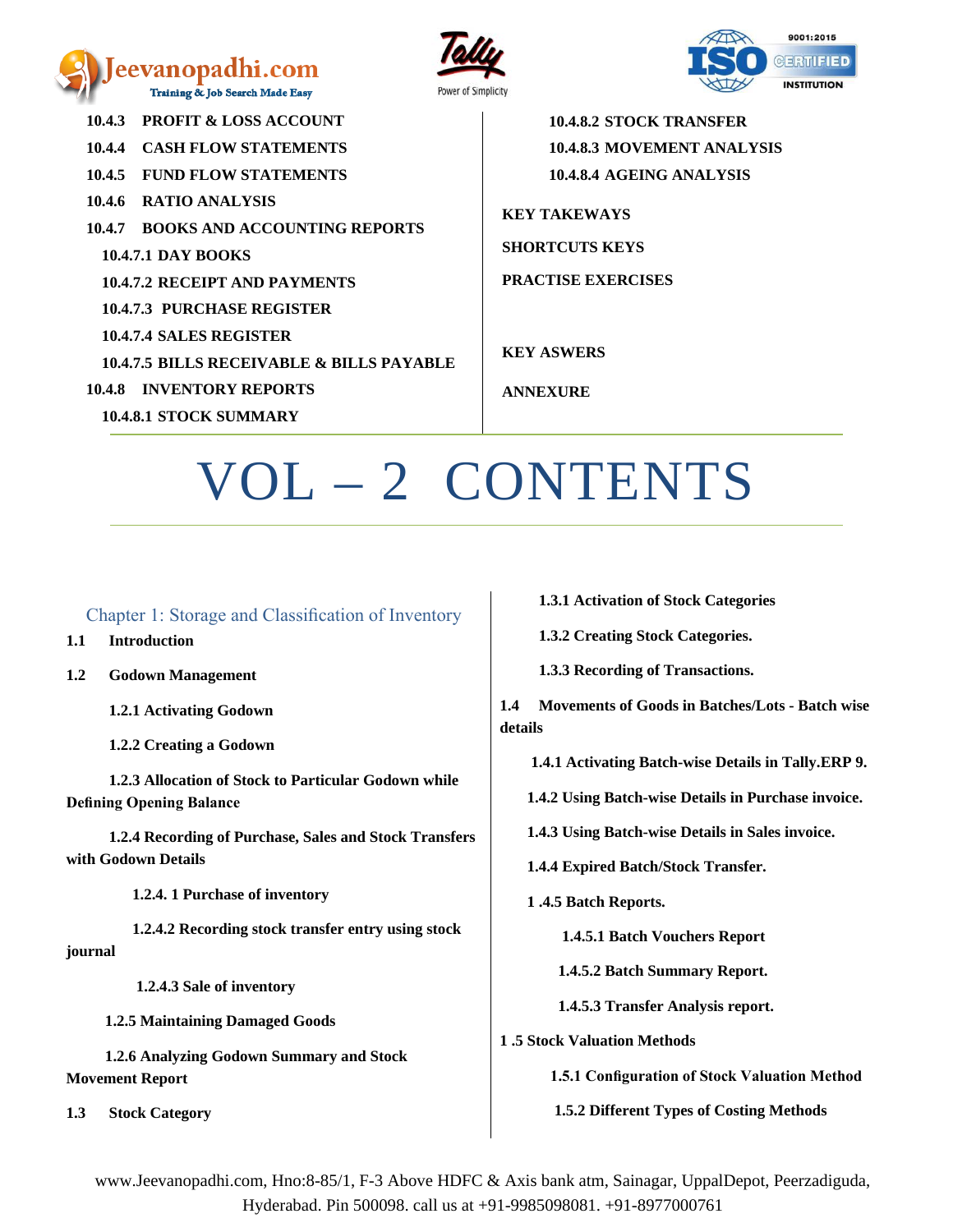

<span id="page-8-3"></span><span id="page-8-2"></span>



<span id="page-8-1"></span><span id="page-8-0"></span>

| 1.5.3 Recording of Purchase and Sales Transactions                           |                                                                              |
|------------------------------------------------------------------------------|------------------------------------------------------------------------------|
| 1.5.4 Stock Valuation based on FIFO Perpetual Method                         | <b>Chapter 4: Manufacturing Process</b>                                      |
| <b>Key Takeaways</b>                                                         | 4.1 introduction                                                             |
| <b>Shortcut Keys</b>                                                         | 4.2 Activating of Bill of Materials                                          |
| <b>Practice Exercises</b>                                                    | 4.3 Auto Listing of Components Using Bill of Materials                       |
|                                                                              | 4.4 Accounting of Manufacturing Process in Tally.ERP 9                       |
| <b>Chapter 2: Management of Purchase and Sales Cycle</b><br>2.1 Introduction | 4.5 Transferring of Manufactured Goods from Storehouse to<br><b>Showroom</b> |
| 2.2 Purchase Order Processing                                                | <b>4.6 Reports</b>                                                           |
| 2.2.1 Activating Order Processing in Tally.ERP 9                             | 4.6.1 Stock Journal Register                                                 |
| <b>2.3 Sales Order Processing</b>                                            | 4.6.2 Transfer Analysis                                                      |
| <b>2.4 Viewing Order Details</b>                                             | <b>4.6.3 Cost Estimation</b>                                                 |
| 2.5 Display Columnar Orders & Stock Details                                  | 4.6.4 Stock Ageing Analysis                                                  |
| 2.6 Sales order outstanding                                                  | <b>Key Takeaways</b>                                                         |
| 2.7 Pre-closure of Order                                                     | <b>Shortcut Keys</b>                                                         |
| 2.8 Reorder Level                                                            | <b>Practice Exercises</b>                                                    |
| <b>2.9 Display Reorder Status</b>                                            | Captor 5: Getting Started with GST                                           |
| <b>Key Takeaways</b>                                                         | 5.1 Introduction                                                             |
| <b>Shortcut Keys</b>                                                         | 5.2 Enabling GST and Defining Tax Details                                    |
| <b>Practice Exercises</b>                                                    | 5.3 Transferring Input Tax Credit to GST                                     |
|                                                                              | 5.4 Intrastate Supply of Goods                                               |
|                                                                              | 5.4.1 Intrastate Inward Supply                                               |
| <b>Chapter 3: Price Levels and Price Lists</b><br>3.1 Introduction           | 5.4.2 Intrastate Outward Supply                                              |
| 3.2 Activating Price Lists and Defining of Price Levels                      | 5.5 Interstate Supply of Goods                                               |
| 3.2.1 Creation of Price List                                                 | 5.5.1 Interstate Inward Supply                                               |
| 3.2.2 Using Price List                                                       | 5.5.2 Interstate Outward Supply                                              |
| 3.3 Revise Price List                                                        | 5.6 Return of Goods                                                          |
| <b>Key Takeaways</b>                                                         | 5.6.1 Purchase Returns                                                       |
| <b>Shortcut Keys</b>                                                         | 5.6.2 Sales Returns                                                          |
| <b>Practice Exercises</b>                                                    | 5.7 Supplies inclusive of Tax                                                |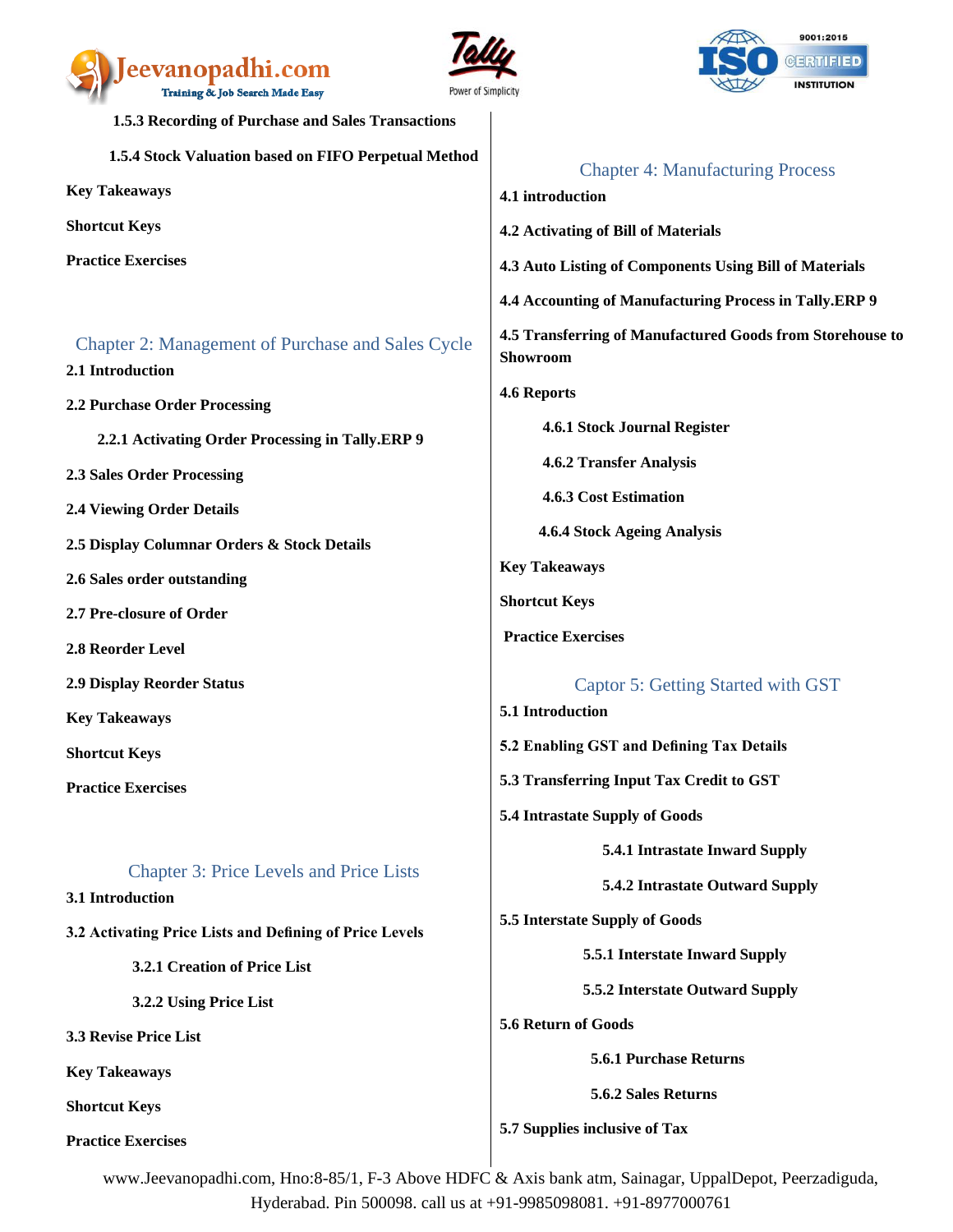





| 5.8 Defining Tax Rates at Master and Transaction Levels. | <b>6.2 Basic Concepts of TDS</b>                                          |  |
|----------------------------------------------------------|---------------------------------------------------------------------------|--|
| 5.8.1 Defining GST Rates at Stock Group Level            | <b>6.3 TDS Process</b>                                                    |  |
| 5.8.2 Defining GST Rates at Stock Item Level             | 6.4 TDS in Tally.ERP 9                                                    |  |
| 5.8.3 Defining GST Rate at Transaction Level             | 6.5 Activation of TDS Feature in Tally.ERP 9                              |  |
| 5.8.4 Hierarchy of Applying Tax Rate Details             | <b>6.6 TDS Statutory Masters</b>                                          |  |
| 5.9 GST Reports                                          | 6.7 Configuring TDS at Group Level                                        |  |
| 5.9.1 Generating GSTR-I Report in Tally.ERP 9            | 6.8 Configuring TDS at Ledger Level                                       |  |
| 5.9.2 Generating GSTR-Z Report in Tally.ERP              | 6.9 Booking of Expenses in Purchase Voucher                               |  |
| $\boldsymbol{9}$                                         | <b>6.10 Recording Transactions</b>                                        |  |
| 5.10 input Tax Credit Set 0ff                            | 6.10.1 Expenses Partly Subject to TDS                                     |  |
| 5.11 GST Tax Payment                                     | 6.10.2 Booking Expenses and Deducting TDS Later                           |  |
| 5.11.1 Timeline for payment of GST                       | 6.10.3 Accounting Multiple Expenses and Deducting<br><b>TDS Later</b>     |  |
| 5.11.2 Modes of Payment                                  |                                                                           |  |
| 5.11.3 Challan Reconciliation                            | <b>6.10.4 Accounting for TDS on Advance Payments</b><br>against Transport |  |
| 5.12 Exporting GSTR-1 return and uploading in GST portal | 6.10.5 TDS on Expenses at Lower Rate                                      |  |
| <b>5.13 Recording Advanced Entries</b>                   |                                                                           |  |
| 5.13.1 Purchase from Composite dealer                    | 6.10.6 TDS on Expenses at Zero Rate                                       |  |
| 5.13.2 Exports                                           | <b>6.10.7 Deducting TDS on Payments</b>                                   |  |
| 5.13.2.1 Exports through LUT/Bond                        | 6.10.8 Reversal of Expenses with TDS                                      |  |
| 5.13.2.2 Exports Taxable                                 | 6.10.9 Deducting TDS on Expenses with Inventory                           |  |
| 5.13.3 Exempted Goods                                    | 6.10.10 Accounting TDS on Fixed Assets                                    |  |
| <b>5.13.4 SEZ Sales</b>                                  | 6.10.11 Payment of TDS                                                    |  |
| 5.14 Accounting Reverse Charge under GST                 | <b>6.11 TDS Reports</b>                                                   |  |
| 5.15 Accounting of Supply of Services                    | <b>6.11.1 Challan Reconciliation</b>                                      |  |
| <b>5.16 Accounting Exempted Services</b>                 | <b>6.11.2 TDS Outstanding</b>                                             |  |
| <b>Key Takeaways</b>                                     | 6.11.3 E-Return                                                           |  |
| <b>Shortcut Keys</b>                                     | <b>Key Takeaways</b>                                                      |  |
| <b>Practice Exercises</b>                                | <b>Shortcut Keys</b>                                                      |  |
|                                                          | <b>Practice Exercises</b>                                                 |  |
| <b>Chapter 6: Tax Deducted at Source</b>                 |                                                                           |  |

<span id="page-9-0"></span>**6.1 Introduction**